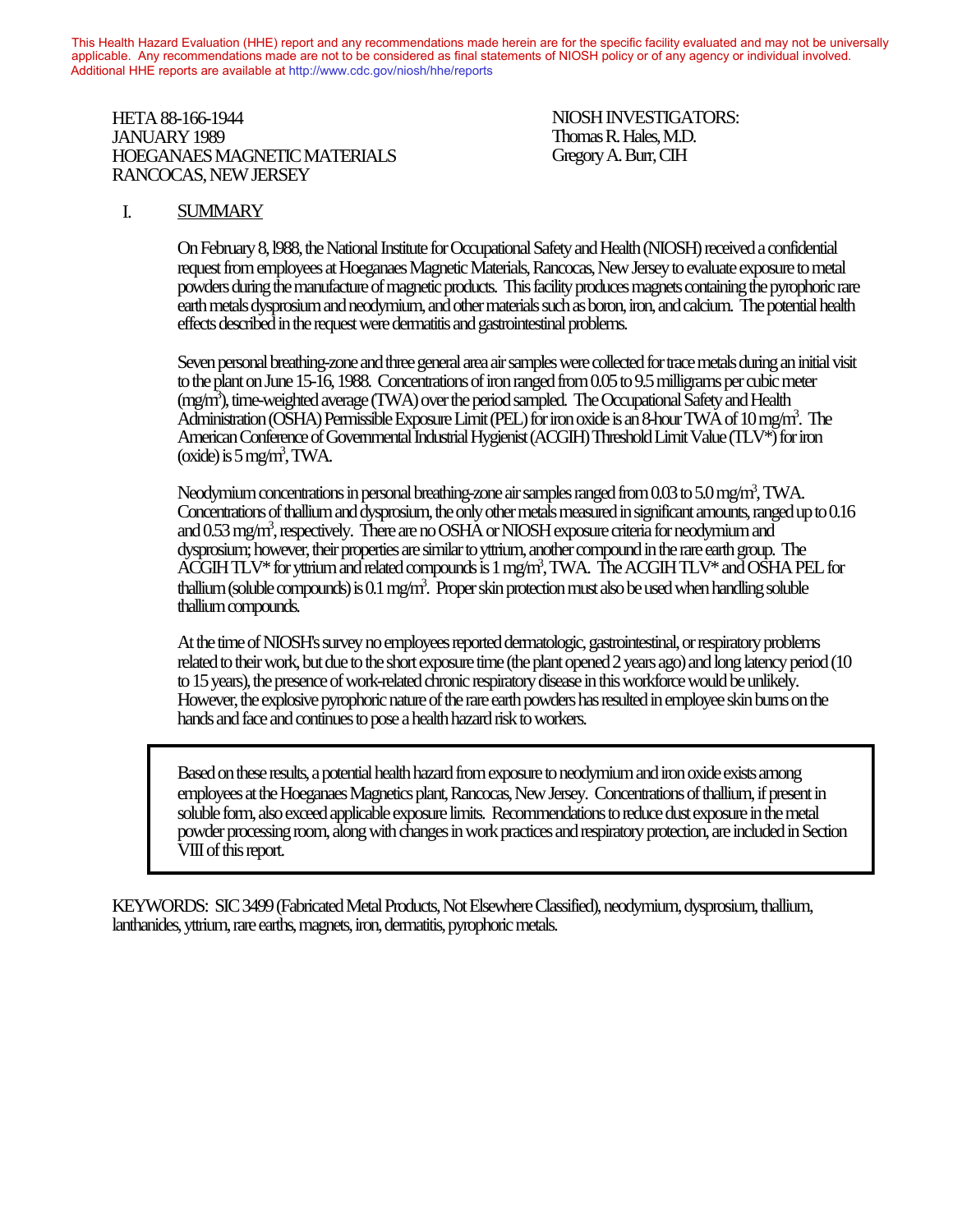### Page 2 - Health Hazard Evaluation No. 88-l66

## II. INTRODUCTION

On February 8, 1988, the National Institute for Occupational Safety and Health (NIOSH) received a confidential employee request to evaluate exposures to materials used to produce magnets at the Hoeganaes Magnetics plant in Rancocas, New Jersey. A subsidiary of the Interlake Company, Hoeganaes produces small, powerful magnets containing the lanthanides dysprosium and neodymium for use in various products, including computer disk drives and speaker coils. In addition to the lanthanides, boron, iron, and calcium are used in the production process. The potential health effects mentioned in the request were dermatitis and gastrointestinal problems. On June 15-16, 1988, NIOSH investigators conducted an initial site visit to the Rancocas plant during which environmental and medical surveys were performed. A response letter was sent to Hoeganaes Magnetics on June 24, 1988.

## III. BACKGROUND

# A. Process Description

The plant is located in a single story, 10,000-square-foot building in an industrial park. Limited operations began on August 18, l986, with full production occurring in October, l987. The plant produces high quality magnetic alloys from powdered metal. The alloy, composed of various combinations of iron, neodymium, dysprosium, and boron, is transported to the plant in 25-gallon containers. The nugget-sized alloy (approximately 1 cm in diameter) is crushed to a size capable of passing through a 30-mesh screen. An argon gas blanket is used to prevent spontaneous combustion of the metal. The crushed material is then blended with other crushed alloys until the desired composition is achieved. The crushing and blending processes occur in a temperature and humidity controlled room ("powder room") to prevent spontaneous combustion of the crushed metal. Adjacent to the powder room, the crushed metal is dried in a "hydrier", which also uses an argon gas medium to prevent spontaneous combustion.

Following drying, the material returns to the powder room and is reduced to 2.5-micron-diameter particles via a "jet mill" under a nitrogen blanket. This highly flammable metal powder is then oriented with a direct current field and isostatically pressed into various shapes and sizes. The pressed material is then sintered at 2040°F for 24 hours. After a quality control check, the magnets undergo grinding, slicing, and final finishing. A final quality control check is made, followed by a heat treatment prior to shipment. In l987, the plant produced approximately 15,000 pounds of magnets, and the projection for l988 is between 24,000 to 30,000 pounds. A plant diagram is shown in Figure 1.

## B. Workforce

Since opening in l986, the plant has employed 27 full-time hourly employees, 9 salaried employees, and approximately 30 temporary employees (working at the plant less than 60 days). On June 15, 1988, the plant employed 19 full-time hourly workers, 9 full-time salaried employees, and 9 temporary hourly employees. The hourly workers are assigned to one of three major areas within the plant: the powder room, the press room, or the grinding area. Employees in the powder room rotate their job assignments and may work at crushing, blending, or milling the metal powders. The workforce had been working three 8-hour shifts until June l988, when work schedules were changed to two 10-hour shifts.

Prior to becoming a full-time employee, an applicant has a medical evaluation performed by a local industrial medical center. The evaluation consists of a medical history, physical examination, complete blood count, serum chemistries, urinalysis, urine drug screen, chest X-ray, electrocardiogram, spirometry, audiometric tests, vision tests, and spinal X-rays.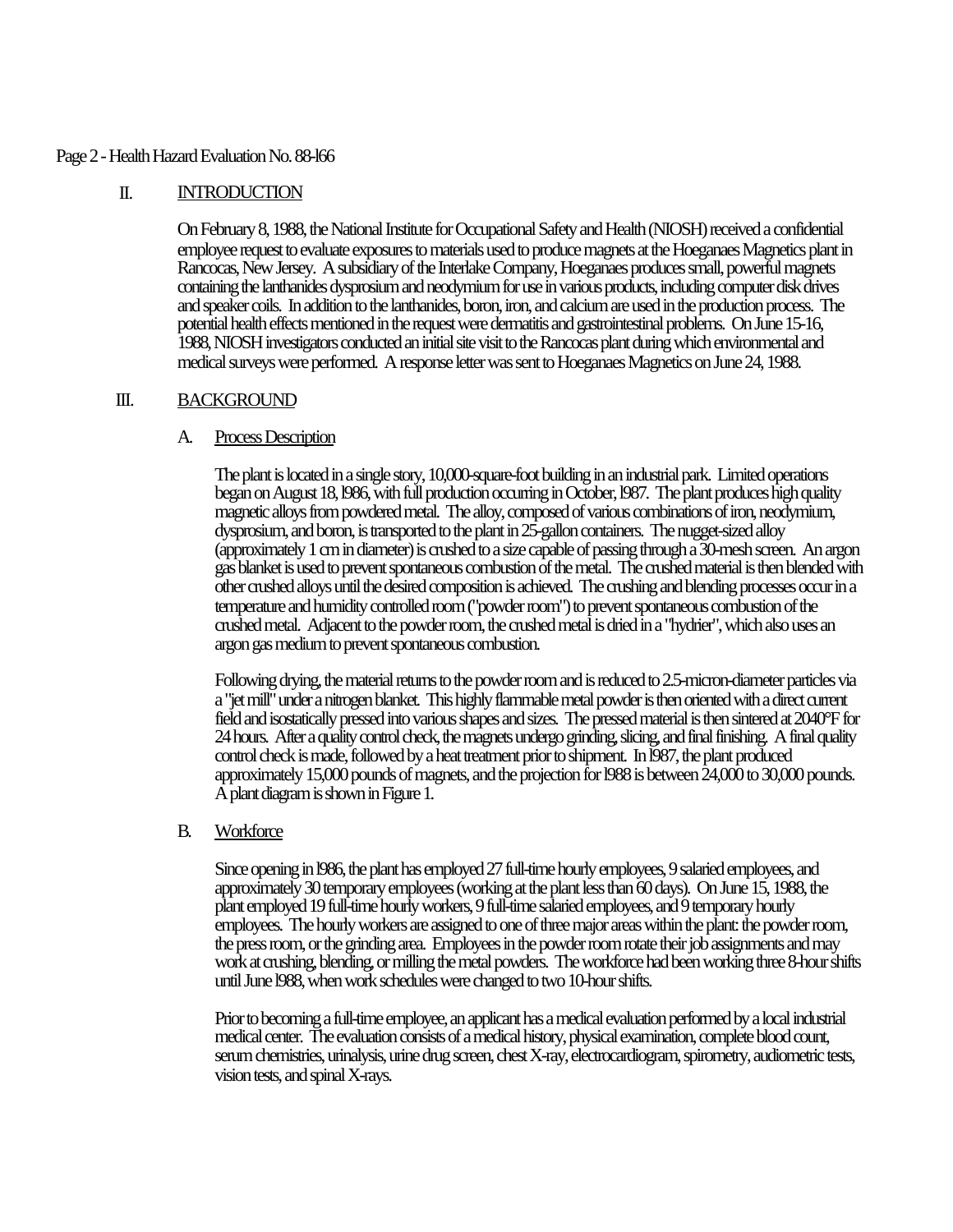### Page 3 - Health Hazard Evaluation No. 88-l66

Personal protective equipment provided by the company for full-time and temporary employees includes smocks, safety glasses, gloves, single-use respirators, and hearing protection. The company provides safety shoes for full-time employees, but not temporary employees. Required equipment for all employees includes safety glasses. Hearing protection and respirators are also required for powder room employees while the crushing and jet milling machines are in operation. Safety training occurs for all employees prior to employment; however, monthly safety meetings are held only for full-time employees.

# IV. EVALUATION DESIGN

# A. Environmental

Ten air samples (7 personal breathing-zone, 3 general area) were collected at various plant locations on June 16, 1988 using 37-millimeter mixed cellulose ester filters (pore size 0.8 micron) and flow rates of 2.5 to 3.0 liters per minute. All samples were diluted to 25 milliliters after digestion and analyzed for trace metals by NIOSH Method No. 7300 using a Perkin-Elmer ICP Model 6500 sequential scanning inductively coupled plasma emission spectrometer controlled by a Perkin-Elmer Model 7300 laboratory computer.<sup>1</sup> Dysprosium and neodymium were cross-checked for interferences with one another and for interferences from calcium, iron, and aluminum.

B. Medical

All current and former full-time hourly employees were asked to participate in the medical evaluation. The current employees had a medical and occupational history taken, and a skin examination performed: the former employees had a medical and occupational history taken by telephone. To assess their knowledge of workplace health hazards, all participants were questioned about the components and potential health effects of the magnet powder. In addition, all participants were asked about use of personal protection equipment and whether they experienced skin burns from the spontaneous combustion of the metal powders.

## V. EVALUATION CRITERIA

# A. Environmental

As a guide to the evaluation of the hazards posed by workplace exposures, NIOSH field staff employ environmental evaluation criteria for assessment of a number of chemical and physical agents. These criteria are intended to suggest levels of exposure to which most workers may be exposed up to 10 hours per day, 40 hours per week for a working lifetime without experiencing adverse health effects. It is, however, important to note that not all workers will be protected from adverse health effects if their exposures are maintained below these levels. A small percentage may experience adverse health effects because of individual susceptibility, a pre-existing medical condition, and/or a hypersensitivity (allergy).

In addition, some hazardous substances may act in combination with other workplace exposures, the general environment, or with medications or personal habits of the worker to produce health effects even if the occupational exposures are controlled at the level set by the evaluation criterion. These combined effects are often not considered in the evaluation criteria. Also, some substances are absorbed by direct contact with the skin and mucous membranes, and thus potentially increase the overall exposure. Finally, evaluation criteria may change over the years as new information on the toxic effects of an agent become available.

The primary sources of environmental evaluation criteria for the workplace are: 1) NIOSH criteria documents and recommended exposure limits (RELs), 2) the American Conference of Governmental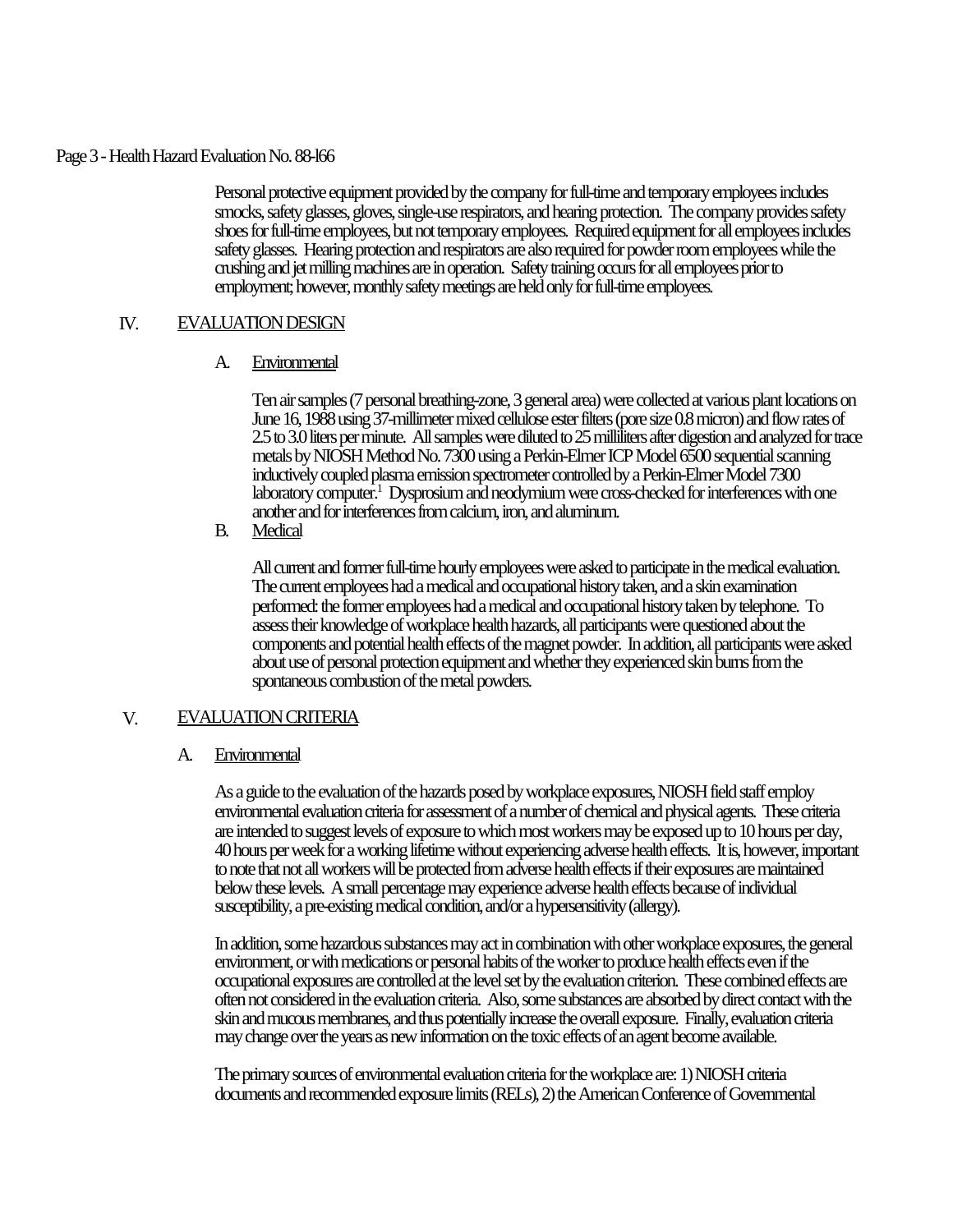#### Page 4 - Health Hazard Evaluation No. 88-l66

Industrial Hygienists' (ACGIH) Threshold Limit Values (TLVs\*), and 3) the U.S. Department of Labor (OSHA) permissible exposure limits (PELs). Often, the NIOSH RELs and ACGIH TLVs\* are lower than their corresponding OSHA PELs. Both NIOSH RELs and ACGIH TLVs\* usually are based on more recent information than are the OSHA standards. The OSHA standards also may be required to take into account the feasibility of controlling exposures in various industries where the agents are used; the NIOSH RELs, by contrast, are based primarily on concerns relating to the prevention of occupational disease. In evaluating the exposure levels and the recommendations for reducing these levels found in this report, it should be noted that industry is legally required to meet those levels specified by an OSHA standard.

A time-weighted average (TWA) exposure refers to the average airborne concentration of a substance during a normal 8- to 10-hour workday. Some substances have recommended short-term exposure limits or ceiling values which are intended to supplement the TWA where there are recognized toxic effects from high short-term exposures.

# B. Lanthanides (The Rare Earth Metals)

The lanthanides are a group of 16 elements and include lanthanum, cerium, praseodymium, neodymium, prometheum, samarium, europium, gadolinium, terbium, dysprosium, holmium, erbium, thulium, ytterbium, lutetium, and yttrium. These metals share similar chemical and toxicologic properties and are generally considered as a group in industrial exposure evaluations.<sup>2</sup> Although most were discovered in the 19th century, it was not until the middle of the 20th century that most of these elements were available in commercially pure form.<sup>3</sup> No epidemiologic studies of rare earth metal exposures have been reported.

The industrially important lanthanides (yttrium, cerium, and lanthanum) are used as alloys for electronic devices, jet engine components, ceramics, carbon arc cores for light and theater projectors, semiconductors, and refractory oxides.<sup>3</sup> In addition to producing magnetic alloys, neodymium is also used in coloring glass and doping glass lasers. Neodymium, and several other rare earths, have been tried as anticoagulants.<sup>4</sup> Dysprosium, a non-corroding metal, is used in reactor fuels and reactor control labs, mercury arc lamps, measuring neutron flux, and as a fluorescence activator in phosphors.<sup>5</sup>

Compared to the other lanthanides, yttrium produces the most pronounced pulmonary changes (diffuse sclerosis), <sup>6,7</sup> and has been associated with mild irritation of the eyes, upper respiratory tract, and skin. <sup>8</sup> Other lanthanides have been associated with eye problems, specifically conjunctivitis, and comea damage.<sup>9</sup> Neither OSHA, ACGIH, nor NIOSH has exposure criteria for neodymium and dysprosium. However, OSHA and ACGIH have exposure criteria for yttrium. OSHA's PEL and ACGIH's TLV\* for all forms of yttrium are 1 mg/m<sup>3</sup>, TWA.  $^{10,11}$  Since the lanthanides share similar chemical properties and health effects, the yttrium limit is used to set exposure criteria for neodymium and dysprosium.

## C. Thallium

Thallium, a soft, easily fusible heavy metal, has acute and chronic toxicities. $^2\,$  Acute intoxication can result in hair loss, gastrointestinal symptoms, and symptoms of the central nervous system.<sup>12</sup> Chronic poisoning can cause paralysis, endocrine disorders, and psychoses.<sup>6</sup> Little data exists from which to derive an exposure limit for thallium despite the fact that studies have shown thallium, especially soluble thallic compounds, are extremely toxic.<sup>13,14</sup> OSHA's PEL and ACGIH's TLV\* for soluble thallium are  $0.1$  mg/m<sup>3</sup> TWA.<sup>10,11</sup> This exposure limit is based primarily on analogy with other highly toxic heavy metals and is intented to protect against overt systemic toxicity.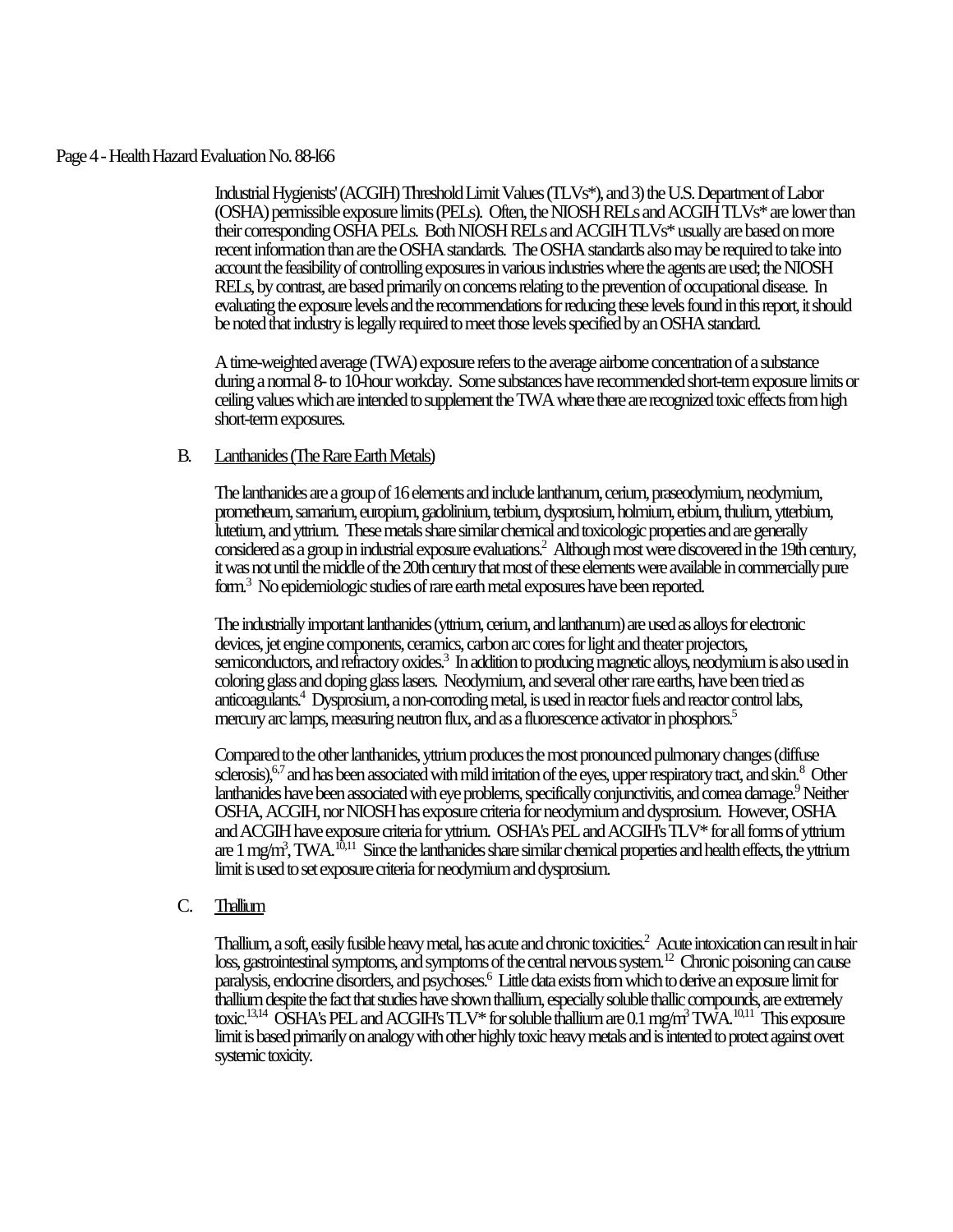### Page 5 - Health Hazard Evaluation No. 88-l66

D. Iron

Inhalation of iron oxide fume or dust is associated with an asymptomatic pulmonary disorder, siderosis. Siderosis can produce chest X-rays indistinguishable from fibrotic pneumoconiosis; however, studies fail to demonstrate a reduction in pulmonary function.<sup>12</sup> ACGIH recommends an 8-hour TLV\* of 5.0 mg/m<sup>3</sup> for iron oxide.<sup>11</sup> The OSHA PEL for iron oxide is an 8-hour TWA of  $10\,\rm{mg/m^3}$ .<sup>10</sup>

## VI. RESULTS

A. Environmental

Ten air samples (seven personal breathing-zone and three general area samples) were collected for trace metals on June 15 and 16, 1988. Concentrations of iron in personal samples ranged from 0.05 to 9.5 mg/m<sup>3</sup>, TWA, over the period sampled (Table 1). The highest personal sample, 9.5 mg/m<sup>3</sup>, was collected from a powder room worker. This exceeds the ACGIH  $TLV^*$  of 5.0 mg/m<sup>3</sup> for iron oxide and is just below the OSHA PEL of 10 mg/m<sup>3</sup> for this compound.

Neodymium concentrations ranged from 0.03 to 5.0 mg/m<sup>3</sup>, TWA, with the highest levels occurring in the powder processing room where the magnetic powders are crushed, blended, and milled. These neodymium air concentrations exceed the OSHA PEL and ACGIH TLV\* for yttrium (and related compounds) of 1.0 mg/m<sup>3</sup>. Concentration of dysprosium, the only other rare earth measured in significant amounts, ranged from 0.002 to 0.53 mg/m<sup>3</sup> (Table 1). It should be noted that dysprosium is present in very small amounts in the magnetic powder formulation.

Concentrations of thallium metal (no determination on solubility) ranged from 0.02 to 0.16 mg/m<sup>3</sup>. Thallium oxide, the probable chemical form present in the metal ore used at Hoeganaes is, however, relatively insoluble.<sup>4</sup> Lead was detected in three samples in concentrations ranging from 0.002 to 0.013 mg/m<sup>3</sup>, TWA, well below the OSHA PEL of 0.05 mg/m<sup>3</sup> for this substance.

B. Medical

Twenty-two full-time hourly workers (19 currently working) had been employeed prior to NIOSH's evaluation on June 15-16, 1988. Two current workers refused participation, and one worker (a secretary) was excluded due to no involvement in the magnet production process. Thus, 19 full-time employees (16 current, 3 former) participated in NIOSH's study. The mean age of the study population was 33 years: there were 13 men (68%), and 6 women (32%). Fifteen of the 19 study participants were white (79%), 3 were black (16%), and one was Asian (5%). The mean length of employment was three months, with a range of 3 days to 19 months. All medical diagnoses had been made prior to employment at the plant (Table 2). Nine workers reported a variety of symptoms (Table 3). Three workers felt their symptoms were work-related (heartburn, acne, and headache), but none were symptomatic at the time of NIOSH's survey.

All 16 participating current employees had their skin examined; none had evidence of dermatitis or acne.

Only one of the 19 workers (5%) could name at least one of the components of the alloy. No worker could name any of the potential health problems presented by the magnet powder.

All workers stated they used their personal protection equipment when required. This was corroborated by NIOSH's observations during the two day evaluation; however, employees in the powder room did not have a tight respirator face mask to face seal and one temporary employee in the powder room was observed wearing a handkerchief beneath his half-mask air-purifying respirator, a practice which disrupts the face mask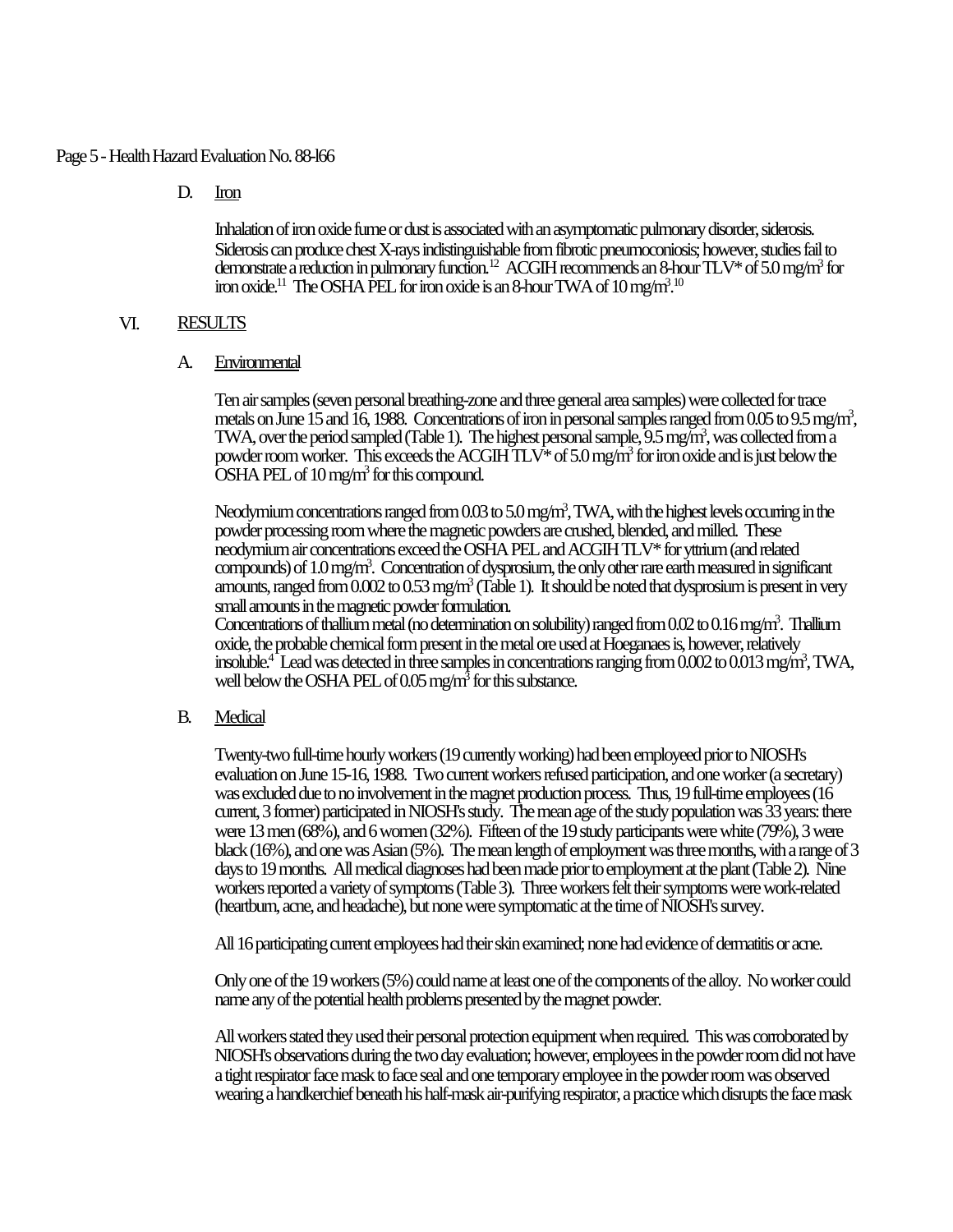### Page 6 - Health Hazard Evaluation No. 88-l66

to face seal.

During the preceeding year (June 1987 to June 1988), 3 workers required medical treatment for burns suffered on the hands and/or face. One of the burns required three days off work, while the other two did not result in lost work time. All of these burns occurred as a result of the spontaneous combustion of the fine powder containing the pyrophoric rare earth metals. One of these was recorded on the OSHA 200 Log.

## VII. DISCUSSION AND CONCLUSIONS

Given the distribution and type of medical conditions found among this workforce, there does not appear to be an elevated or unexpected prevalence of disease. At the time of NIOSH's survey no employees reported symptoms of dermatologic or gastrointestinal problems related to their work. No workers had respiratory symptoms; however, the restrictive lung disorder due to rare earth exposure takes 10 to 15 years to develop.<sup>6</sup> Therefore, chronic respiratory problems due to rare earth exposure detectible now would be unlikely, but could eventually occur in powder room employees.

Engineering controls or personal protection equipment can reduce personal exposures to the magnetic powder. The disposable respirators used at the time of the survey (3M model 8710) were not effective because employees reported a black nasal discharge, or distinct metallic taste, while working in the powder room. The failure of this respirator to provide protection could be due to poor face seals (as noted during NIOSH's evaluation), and/or the respirator's inability to filter the dust due to its small particle size (2.5 to 5 microns). In addition, these respirators provide inadequate protection from metal fumes generated during the spontaneous combustion of the magnetic powder. Employees stated that these small "fires" occurred approximately once per week.

The plant should be commended for its commitment to the monthly safety meetings regarding injury prevention. These meetings, however, should also include temporary employees and provide information on the composition and health effects associated with the magnetic dust exposure. At the time of the NIOSH survey only one of 19 full-time hourly employees could name one component of the metal alloy. No workers were aware of the potential health problems from exposure to these components.

NIOSH's investigation focused on the potential health effects of the magnetic dust powder. Equally important is the injury potential from the explosive, combustible nature of the powder. Three employees have received medical treatment for burns caused by the powder, one resulting in three days off work. In addition, the alloy nuggets and subsequent powder is manually lifted and transported in 100- to 200-pound containers within the powder room. The powder room is not ergonomically designed, and transporting these containers could result in back and foot injuries.

The potential for exposure to and potential health effects from magnetic fields was not addressed in this evaluation.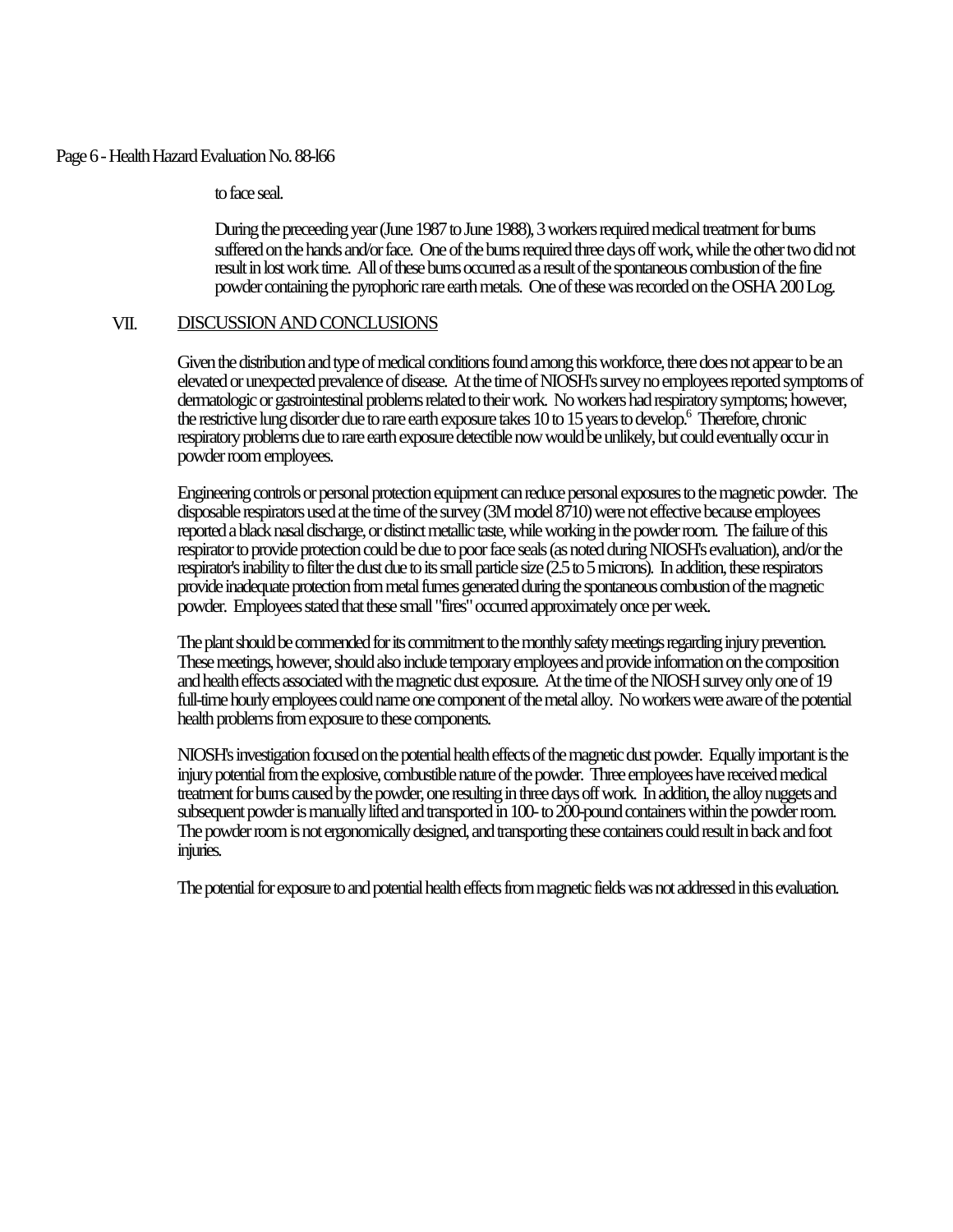## Page 7 - Health Hazard Evaluation No. 88-l66

# VIII. RECOMMENDATIONS

1. Reduce personal exposures to neodymium, iron, and thallium in the powder room by developing engineering controls utilizing local exhaust ventilation at the crushing, blending, and jet millingoperations. Based on good industrial hygiene practice, recirculating industrial exhaust air is not generally recommended.

The feasibility of a recirculating air system depends on industrial hygiene and engineering factors, as well as insuring the protection of the workers from any toxic agents in the airstream. All local and state regulations regarding recirculation must be reviewed to determine restrictions or prohibitions. Industrial recirculating systems must incorporate a monitoring system which provides a warning or signal and is capable of process shutdown before harmful concentrations of the recirculated agents build up in the work area. A suitable air cleaner, such as high-efficiency particulate air (HEPA) filters, must also be used.

- 2. As an interim measure, until engineering controls can be implemented, employees working in the powder-processing room should wear NIOSH-approved half-mask respirators equipped with HEPA filters. The HEPA filters are recommended in consideration of the small diameter particles that the workers handle during the milling and blending operations.
- 3. A respirator program consistent with the guidelines found in DHHS (NIOSH) Publication No. 87-116, "A NIOSH Guide to Industrial Respiratory Protection," and the requirements of the General Industry Occupational Safety and Health Standards (29 CFR 1910.134) should be implemented. As a minimum, the written standard operating procedures for the respirator program should contain the following:
	- a. Guidance for selecting approved respirators for protection against particular hazard(s). In this evaluation the hazards would inculde respirable size metal dust and fumes (when the pyrophoric metals ignite).
	- b. Detailed instructions for employee training in proper use of the respirators, including fit testing. A written record should be maintained of respirator training and fit-testing.
	- c. Detailed maintenance procedures for cleaning and disinfecting the respirators; inspection, repair and replacement of defective parts; and respirator storage in uncontaminated areas.
	- d. Administrative procedures for purchasing and issuance of approved respirators, surveillance of respirator use, and continued evaluation of the respirator program's effectiveness.
	- e. Instructions for respirator use during emergencies, including fire.
	- f. Guidelines for medical surveillance of workers to eliminate those employees physically or psychologically unfit to wear respirators.
- 4. Periodic environmental sampling in the powder room for neodymium, dysprosium, thallium, and iron is recommended.
- 5. Improved communication from management to the employees about the contents, and potential health problems, posed by the alloy powder should be implemented to meet the requirements of the OSHA Hazard Communication Standard 29 CFR Part 1910.1200.
- 6. Hydraulic or mechanical devices to lift and transport the 100- to 200-pound containers of alloy nuggets and powder located in the powder room should be utilized . Until the hydraulic or mechanical lifting devices are in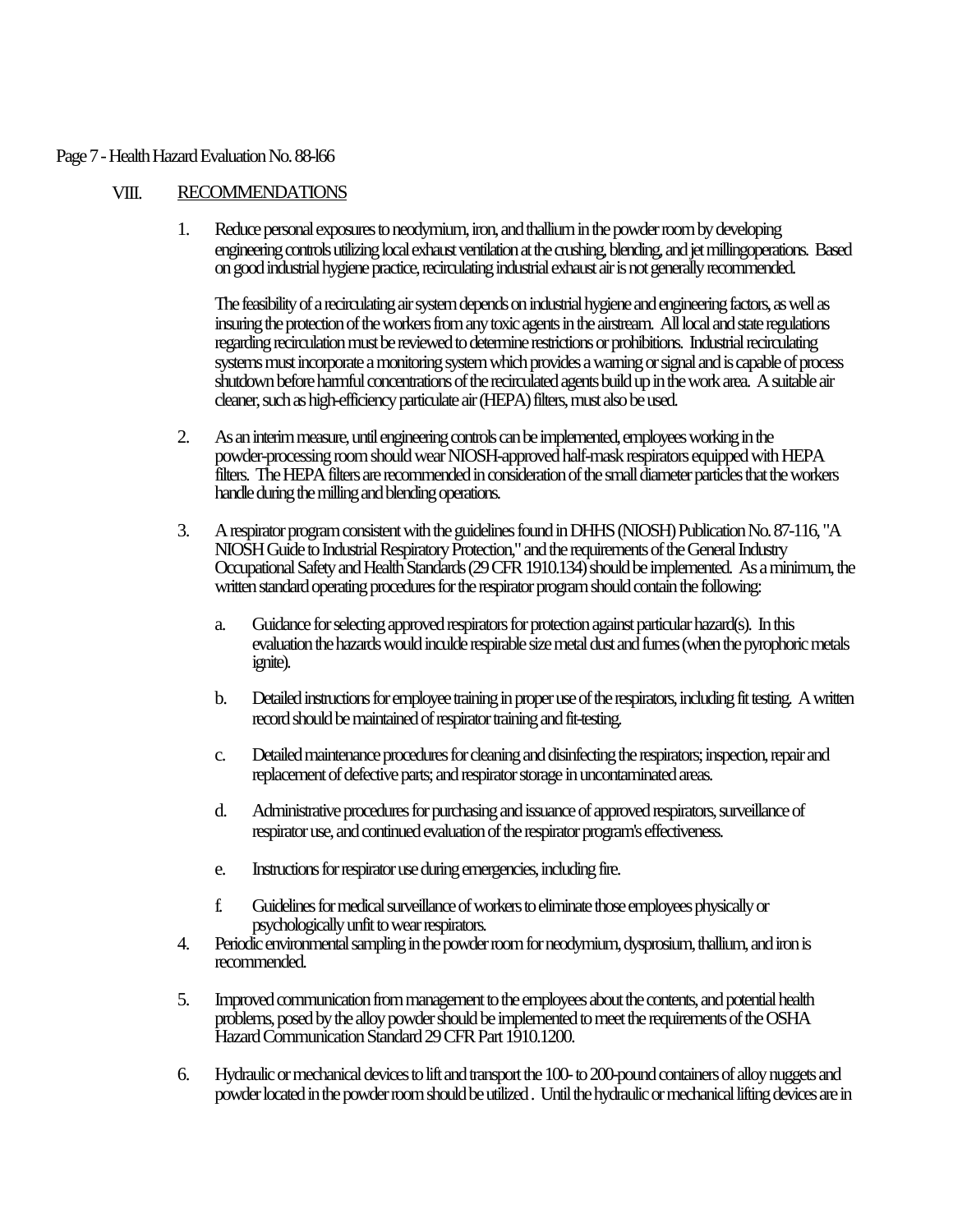Page 8 - Health Hazard Evaluation No. 88-l66

use, employees should handle smaller loads and be instructed in proper lifting techniques.

- 7. Warning signs requiring the use of hearing protection should be posted outside the powder processing room. It was company policy that hearing protection be worn by employees in this room when powder processing equipment was operating, but no warning signs had been posted.
- 8. The emergency eye wash stations in the powder processing and isostatic pressing areas were not capable of supplying at least 15 minutes of continuous, flushing water to the eyes. They should be replaced with emergency eye wash/shower stations capable of providing copius amounts of water.
- 9. The company should provide safety shoes to all workers, including temporary employees. These temporary workers should also be included in the monthly safety meetings.
- 10. It is recommended that all work-related injuries and/or illness requiring medical treatment be recorded, regardless of lost work time.

It should be noted that many of these recommendations were implemented by management during the interval between NIOSH's site visit and the issuance of this final report.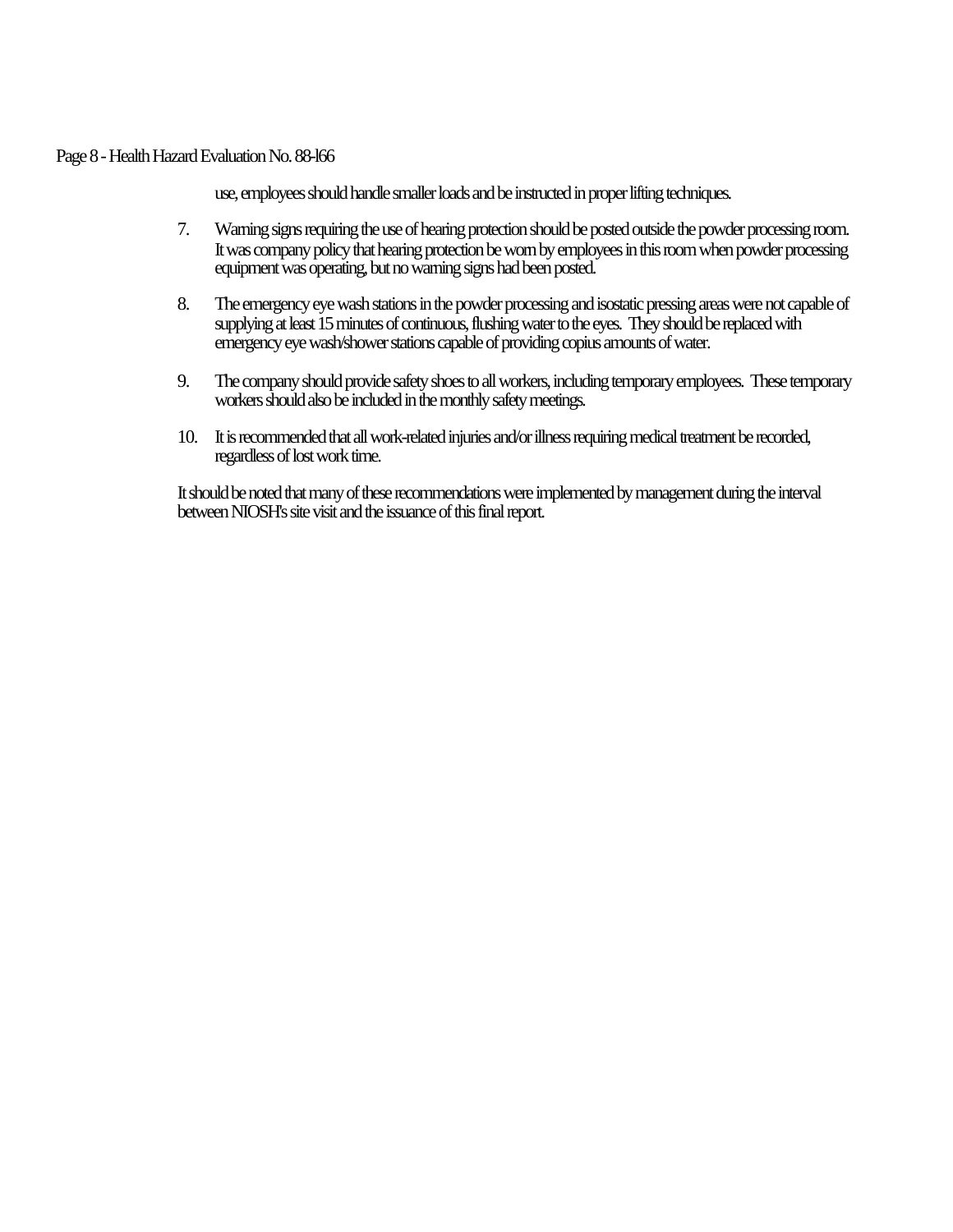#### Page 9 - Health Hazard Evaluation No. 88-l66

## IX. REFERENCES

- 1. National Institute for Occupational Safety and Health. NIOSH manual of analytical methods. Vol 3. Cincinnati, Ohio: National Institute for Occupational Safety and Health, 1984. (DHHS (NIOSH) publication no. 84-100.
- 2. Patty FA. Patty's industrial hygiene and toxicology. Vol II--toxicology, 3rd revised ed. New York: John Wiley & Sons, 1981.
- 3. Knight AL. The rare earths in occupational medicine. Ed. by Carl Zenz. Chicago: Year Book Medical Publishers, Inc. 1975.
- 4. Doull J, Klaassen C, and Amdur M. Casarett and Doull's Toxicology--the basic science of poisons. 2nd Edition. New York: Macmillan Publishing Co., Inc., 1980.
- 5. Hawley, GG. The condensed chemical dictionary. New York: Van Nostrand Reinhold Company, 1987.
- 6. Israelson ZI., Ed. Toxicology of rare metals. Moscow, 195-208, 1963.
- 7. Ruettner JR, Spycher MA, Vogt P. Lung fibrosis with rare earth exposure. Presented at the VII International Conference on the Pneumoconioses Aug 23-26, 1988 Pittsburgh, PA USA.
- 8. Tebrock HE, Machle W. Journal of Occupational Medicine, 10:682, 1968.
- 9. National Institute for Occupational Safety and Health. Occupational respiratory diseases. Cincinnati, Ohio: National Institute for Occupational Safety and Health, 1986. (DHHS (NIOSH) publication no. 86-102).
- 10. Occupational Safety and Health Administration. OSHA safety and health standards. 29 CFR 1910.1000. Occupational Safety and Health Administration, revised 1986.
- 11. American Conference of Governmental Industrial Hygienists. Threshold limit values and biological exposure indices for 1988-89. Cincinnati, Ohio: ACGIH, 1988.
- 12. American Conference of Governmental Industrial Hygienists. Documentation of the threshold limit values and biological exposure indices. 5th ed. Cincinnati, Ohio: ACGIH, 1986.
- 13. Truhaut R. Recherches sur la Toxicologie du Thallium. Inst. Nat. Soc. Pour Prevent. des Accidents du Travail, Paris, 1959.
- 14. Downs WL, Scott JK, Steadman LT and Maynard EA. Am. Industrial Hygiene Association Journal Vol. 21:399, 1960.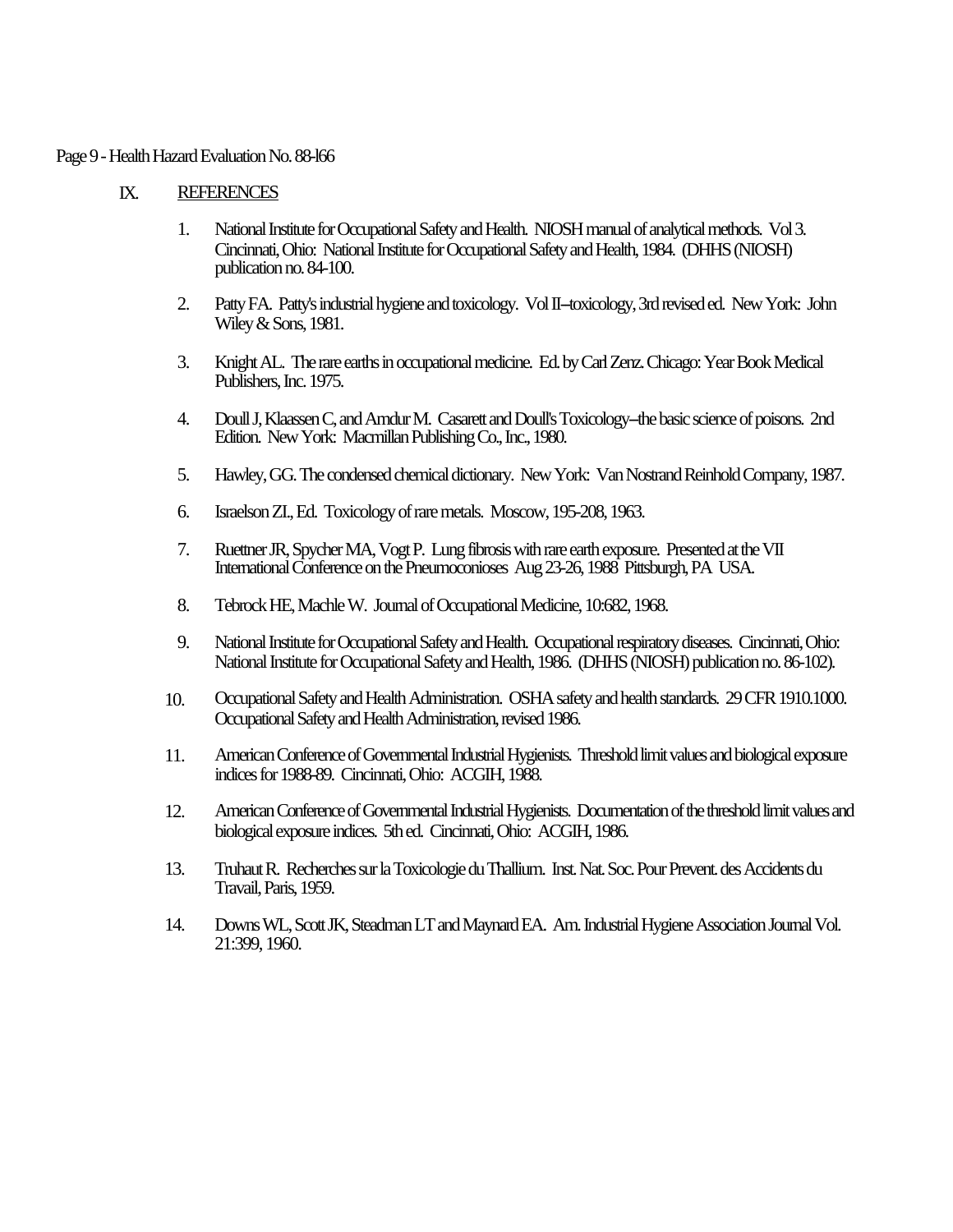# Page 10 - Health Hazard Evaluation No. 88-l66

# X. AUTHORSHIP AND ACKNOWLEDGMENTS

Report prepared by:

Thomas R. Hales, M.D. Medical Officer Medical Section

Gregory Burr, CIH Certified Industrial Hygienist Industrial Hygiene Section

Originating Office:

Hazard Evaluations and Technical Assistance Branch Division of Surveillance, Hazard Evaluations, and Field Studies

# XI. DISTRIBUTION AND AVAILABILITY OF REPORT

Copies of this report are temporarily available upon request from NIOSH, Hazard Evaluations and Technical Assistance Branch, 4676 Columbia Parkway, Cincinnati, Ohio 45226. After 90 days, the report will be available through the National Technical Information Service (NTIS), 5285 Port Royal, Springfield, Virginia 22161. Information regarding its availability through NTIS can be obtained from NIOSH Publications Office at the Cincinnati address. Copies of this report have been sent to:

- l. Hoeganaes Magnetics, Rancocas, New Jersey.
- The National Institute for Occupational Safety and Health (NIOSH) Region I.
- 3. The Occupational Safety and Health Administration (OSHA) Region III.
- 4. Confidential Requestors.

For the purpose of informing affected employees, copies of this report shall be posted by the employer in a prominent place accessible to the employees for a period of 30 calendar days.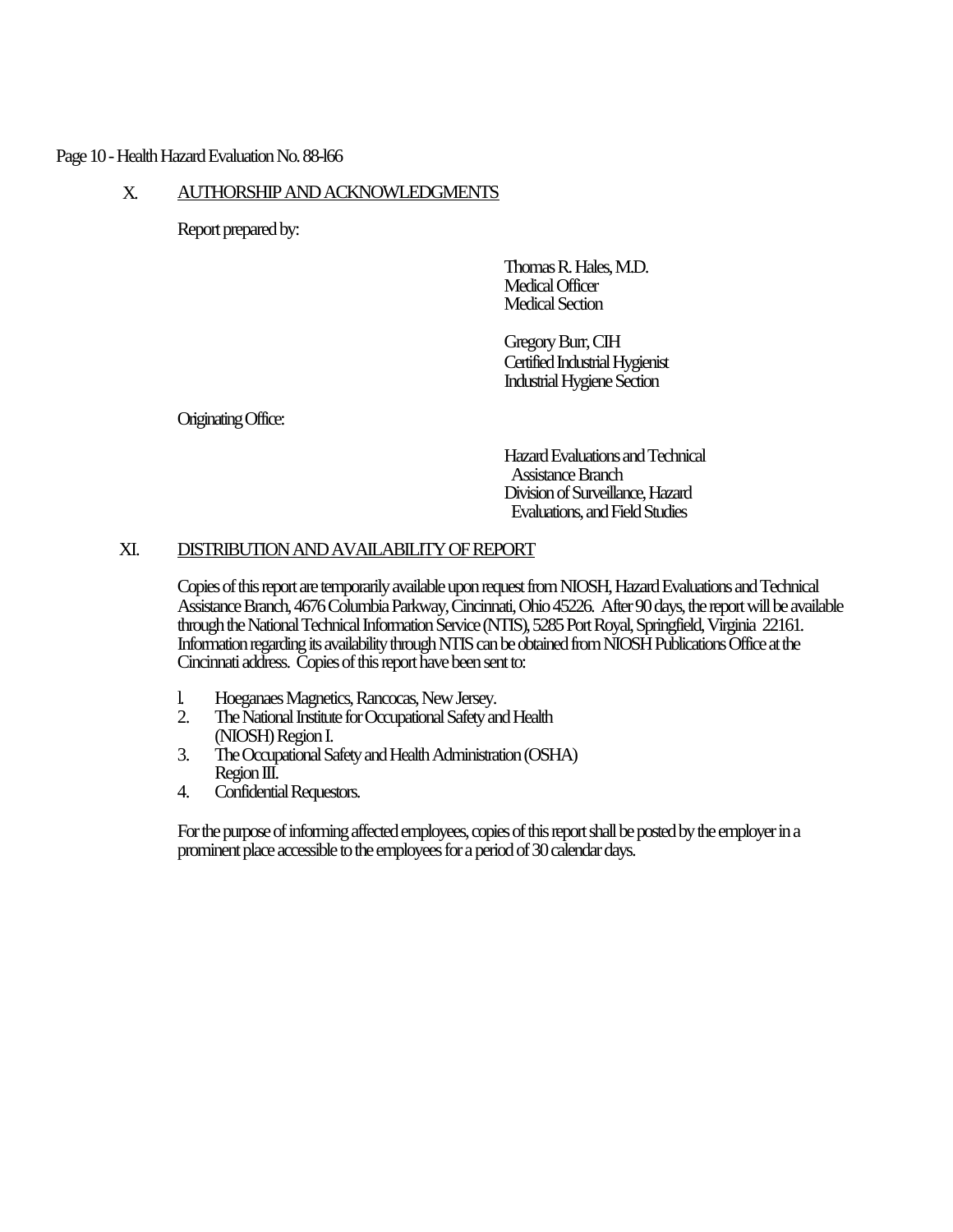#### Page 11 - Health Hazard Evaluation No. 88-l66

### TABLE 1 TRACE METAL ANALYSIS PERSONAL AND AREA AIR SAMPLES HOEGANAES MAGNETICS COMPANY RANCOCAS, NEW JERSEY

 HETA 88-166 Sample Sample Sample Concentration, mg/m<sup>3a</sup> Sample Sample Sample <u>Concentration, mg/m<sup>31</sup></u><br>Location Type<sup>b</sup> Volume (L) Neodymium Dysprosium Thallium Iron Lead Powder Room BZ 700 5.0 0.53 0.16 9.5 0.01 Powder Room BZ 1023 1.0 0.09 0.02 0.98 c Powder Room BZ 628 3.0 0.29 0.09 5.3 0.01 Grinder No. 740-3 BZ 738 0.03 c  $ND^d$  0.05 ND Grinder No. 740-2 BZ 853 0.14 0.01 ND 0.28 ND Grinder No. 740-1 GA 903 0.03 c ND 0.05 ND At Hammermill GA 945 0.32 0.02 0.02 0.43 ND Near Glove Box GA 918 0.3 c ND 0.05 ND Powder Room BZ 115 0.5 0.04 ND 0.83 ND Powder Room BZ 115 0.5 0.04 ND 0.78 ND  $\text{LOD}(\text{ug/sample})^e$  5.0 1.0 10 1.0 2.0 Evaluation Criteria<sup>f</sup>  $\text{ACGIH}$  NE NE  $0.1^{\text{h}}$  $\frac{5}{10}$  0.15  $\text{OSHA}$  NE NE  $0.1^{\text{h}}$  10 0.05

a Concentrations of specified metals expressed in milligrams per cubic meter, time-weighted average.

b BZ = Breathing zone; GA = General Area.<br>c Concentration less than 0.01 mg/m<sup>3</sup>.

d Not Detectable.

e Limit of detection for this sample set, expressed in micrograms per sample. f All evaluation criteria are expressed in mg/m<sup>3</sup>, time weighted averages for 8 to 10 hours. The exposure limits for thallium (soluble forms) also has a skin notation, meaning that proper protection must be used to prevent skin absorption.

NE, none established. The ACGIH TLV for Yttnium of 1.0 mg/m<sup>3</sup> is used for the rare earths.<br>ACGIH TLV for soluble thallium compounds. While the solubility of thallium in these air samples was not measured, it was probably thallium.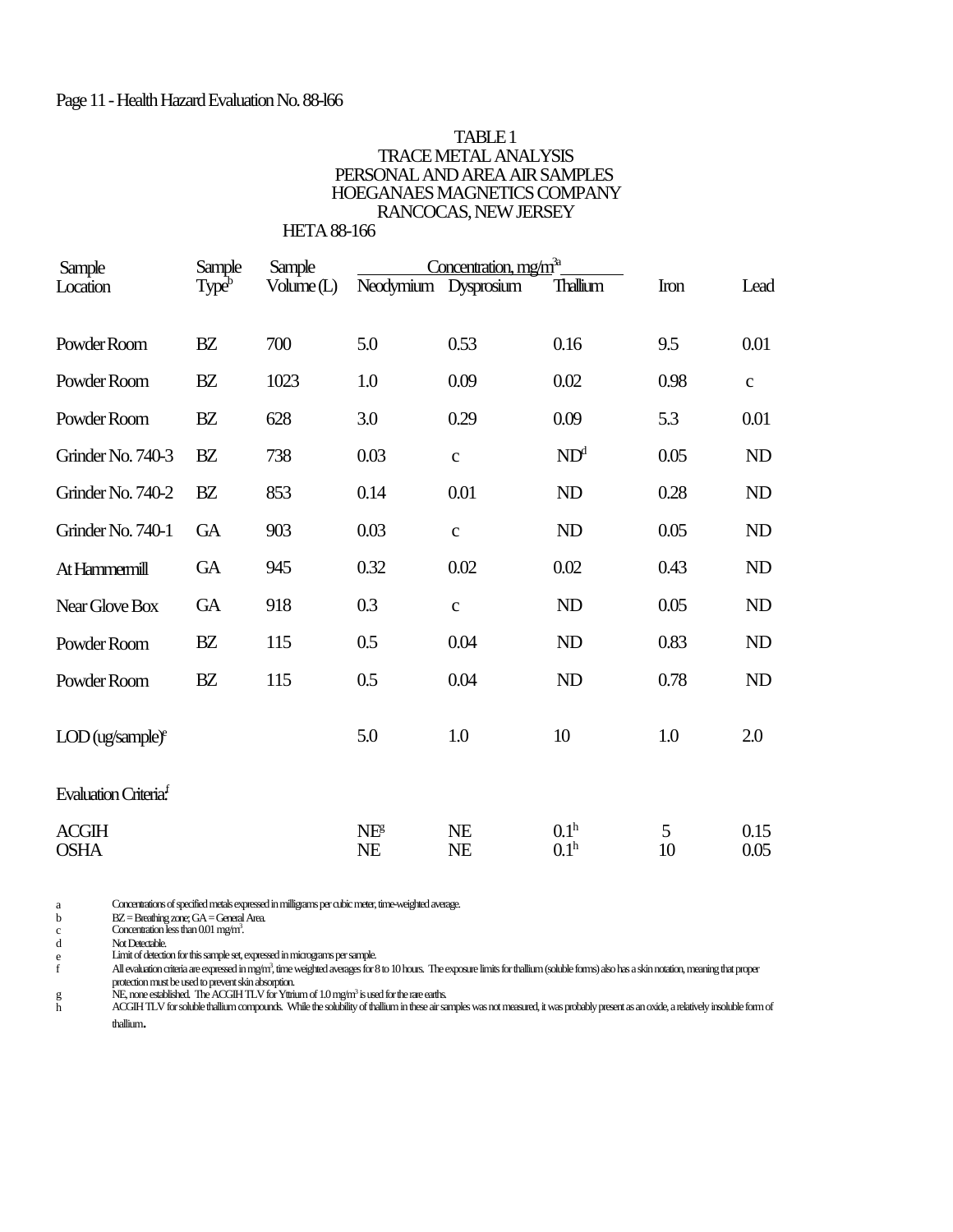# TABLE<sub>2</sub>

# LIST OF MEDICAL DIAGNOSES AMONG FULL-TIME EMPLOYEES

# HOEGANAES MAGNETIC CO. RANCOCAS, NEW JERSEY HETA 88-166

# CONDITION #EMPLOYEES

| Hypertension                        | 2 |
|-------------------------------------|---|
| <b>Upper Respiratory Infections</b> | 2 |
| Allergic Rhinitis                   | 1 |
| Crohn's Disease                     |   |
| Gastritis                           |   |
| <b>Tuberculosis</b>                 |   |
| <b>Sinusitis</b>                    |   |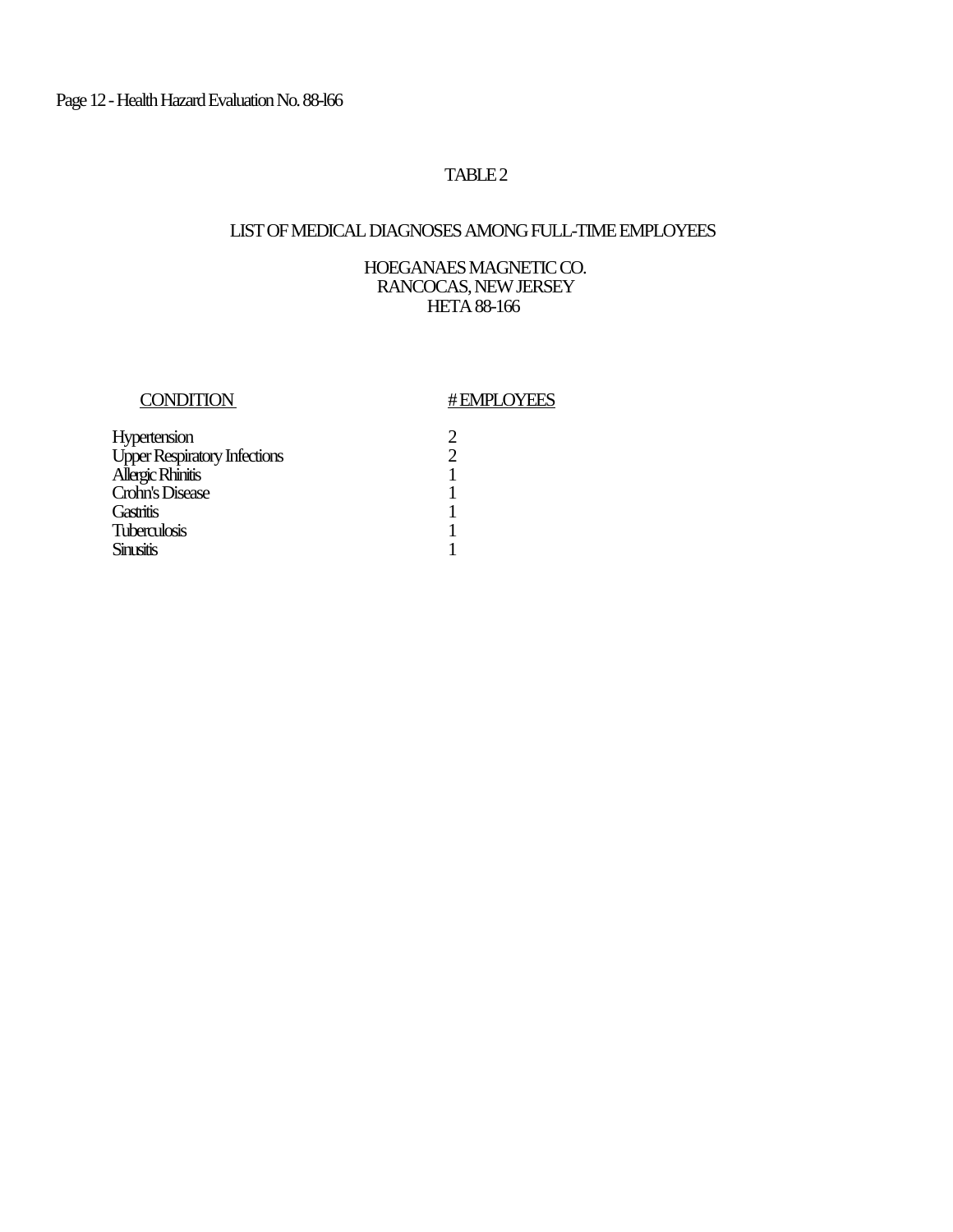# TABLE<sub>3</sub>

# SYMPTOMS REPORTED BY FULL-TIME EMPLOYEES

# HOEGANAES MAGNETIC CO. RANCOCAS, NEW JERSEY HETA 88-166

# SYMPTOMS #EMPLOYEES

| 3 |
|---|
| 2 |
| 2 |
| 2 |
| 1 |
|   |
|   |
|   |